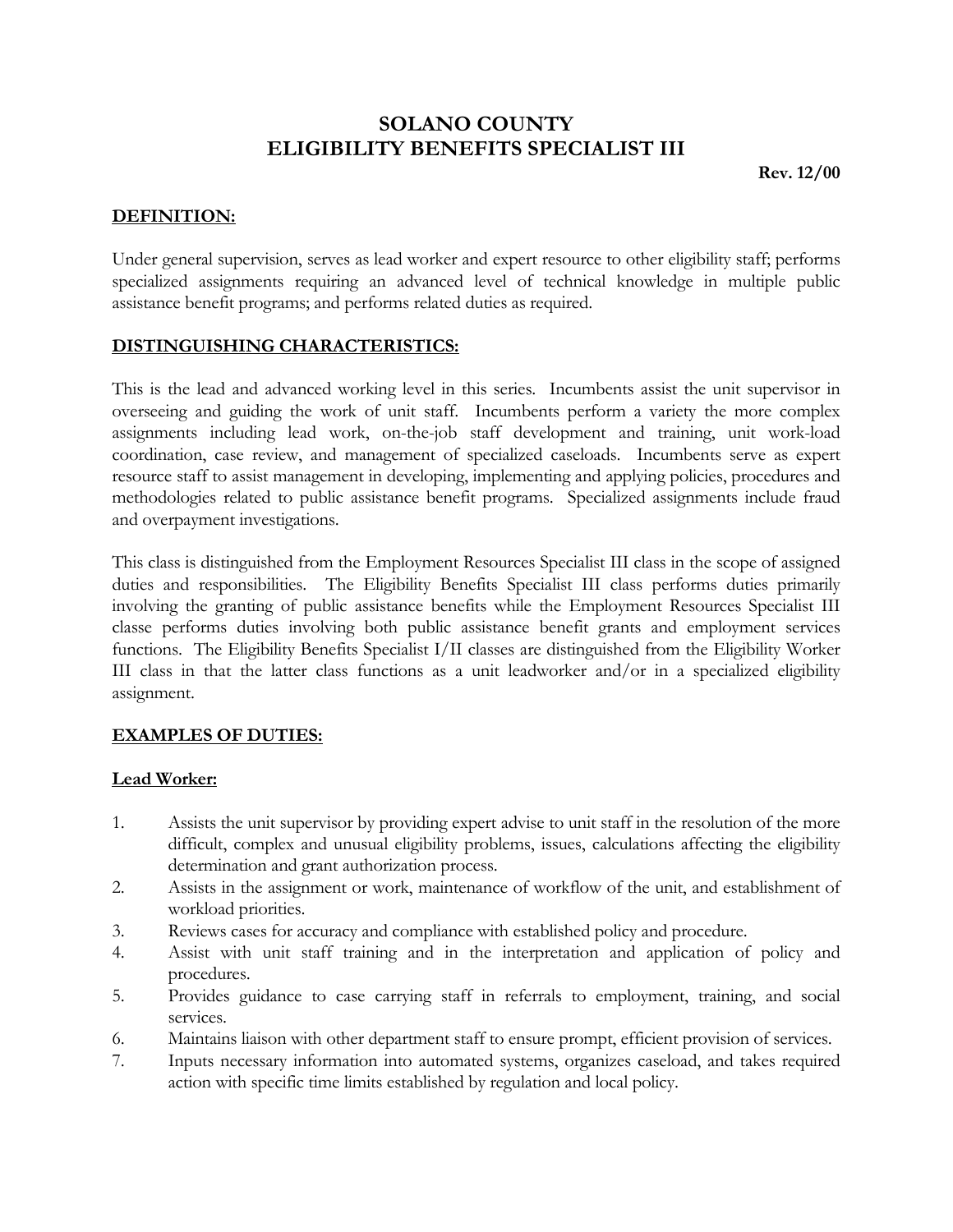## **EXAMPLES OF DUTIES: (Continued)**

- 8. Interviews clients to assist them in the completion of application and declaration forms upon which eligibility decisions are based; elicits information from clients on parental status, income, property (real and personal), financial obligations, medical condition, and other resources.
- 9. Interprets and explains regulations, rules, and policies to clients; apprises clients of their rights, responsibilities and eligibility for program participation.
- 10. Reviews application documents for completeness and consistency; requests clients provide additional information and documents to resolve discrepancies in applications; initiates requests for information related to eligibility determinations from outside sources such as banks, insurance companies, other public agencies and county departments; evaluates all information obtained against complex, multiple aid program regulations to assess initial eligibility for public assistance.
- 11. Establishes client household budget based on type of assistance; computes amount of grant authorized and performs other required calculations based on established procedures.
- 12. Handles crisis situations by authorizing benefits within specific guidelines or makes appropriate referrals to other staff and community resources for immediate services and assistance.
- 13. Assists client with need for other services and refers client to other community resources for other assistance.
- 14. Identifies and refers clients in need of other social behavioral, employment, mental health, substance abuse, or other services to other department staff or community resources.
- 15. Analyzes changes in financial, employment, family, and personal information to determine and authorize continuing eligibility for multiple aid programs.
- 16. Inputs necessary information into automated systems; organizes caseload and takes required action with specific time limits established by regulation and local policy.
- 17. Maintains case record files, modifies employment plan and eligibility files as necessary, and monitors client compliance with program standards and agreements.
- 18. Consults with and coordinates case management with other staff and service providers.
- 19. Identifies suspected fraud and makes referrals to investigation.
- 20. Identifies need for and arranges for client work registration and other basic employment activities required as a condition for receipt of public assistance benefits.

## **Special Investigations for Fraud and Overpayment:**

- 1. Performs initial investigations for early detection of welfare fraud.
- 2. Reviews and monitors a variety of sources of information to detect potential fraud and agency error.
- 3. Re-interviews clients to establish discrepancies in facts and findings.
- 4. Computes overpayments and initiates collections.
- 5. Notifies clients of procedures used to collect and maintains documentation and audit trails necessary for presentation to court.
- 6. May testify as expert witness in court.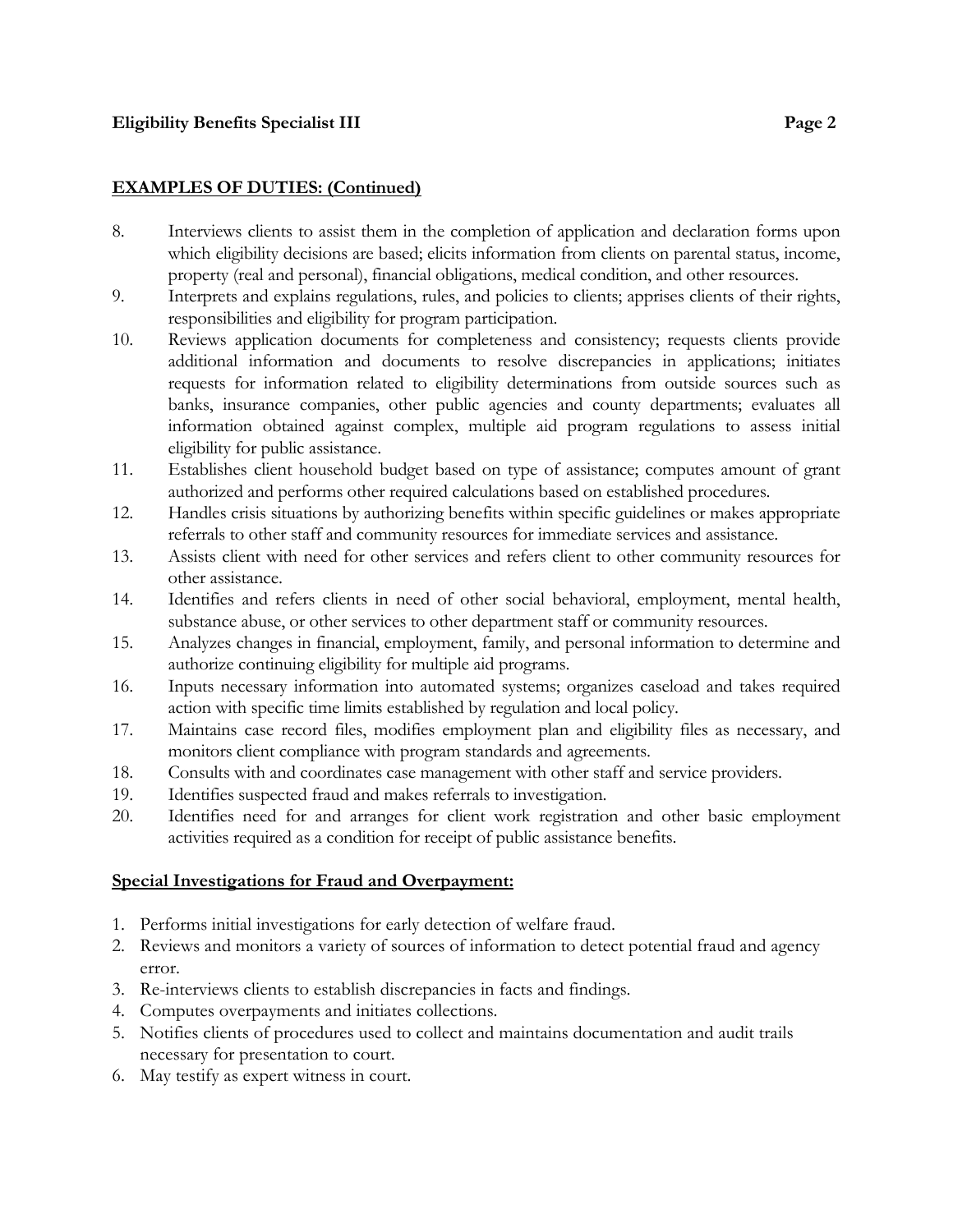## **EXAMPLES OF DUTIES: (Continued)**

### **Program Assistance:**

- 1. Assists in the development and implementation of administrative and program specific policies and procedures.
- 2. Collects, compiles, analyzes and reports statistical information relating to program and administrative operations.
- 3. Conducts special studies to evaluate optional systems and procedures.
- 4. Designs various databases and spreadsheets to track and report data from a variety of sources to control and report on program and administrative operations.
- 5. Assist program management in a variety of fact finding and data gathering activities requiring program specific knowledge.
- 6. Assembles and tracks summary data relating to expenditures, workload and staff utilization.

# **TYPICAL PHYSICAL REQUIREMENTS**

Sit for extended periods; frequently stand and walk; sufficient manual dexterity to perform repetitive motion in various duties such as: key boarding, writing, filing, reaching and grasping above shoulder level; normal eye-hand coordination; body strength sufficient to lift and carry case files; corrected vision to normal range to read fine print and computer screen; corrected hearing to speak and hear sufficiently to communicate clearly over the telephone and in person; ability to use of office equipment including telephones, calculators, copiers, facsimile, computers, and other related peripheral equipment such as printers and scanners.

# **TYPICAL WORKING CONDITIONS**

Work is performed in an office environment and includes continuous contact with staff and the public; may be required to enter private homes to make family home visits for purpose of investigation; work may involve stressful situations and includes dealing with erratic and sometimes threatening behavior; may travel to community areas that are potentially dangerous.

# **MINIMUM QUALIFICATIONS**

Knowledge of: Laws, rules and regulations governing public assistance benefit programs; sources of information necessary to establish eligibility for multiple public assistance benefit programs; principles and techniques of supervision and staff development; community resources providing social, health, nutrition, housing, employment, training, child care, transportation and other necessary client services; general goals and purposes of public social services programs; in-depth interactive interviewing and information gathering techniques; record management, work-load management, quality control, and program review practices; standard office practices and procedures, including filing and operation of standard and automated office equipment; record keeping and case management principles and practices; techniques for dealing with a variety of individuals from various socio-economic, ethnic and cultural backgrounds; and basic computer applications,, systems, coding protocols, input screens and formats related to the work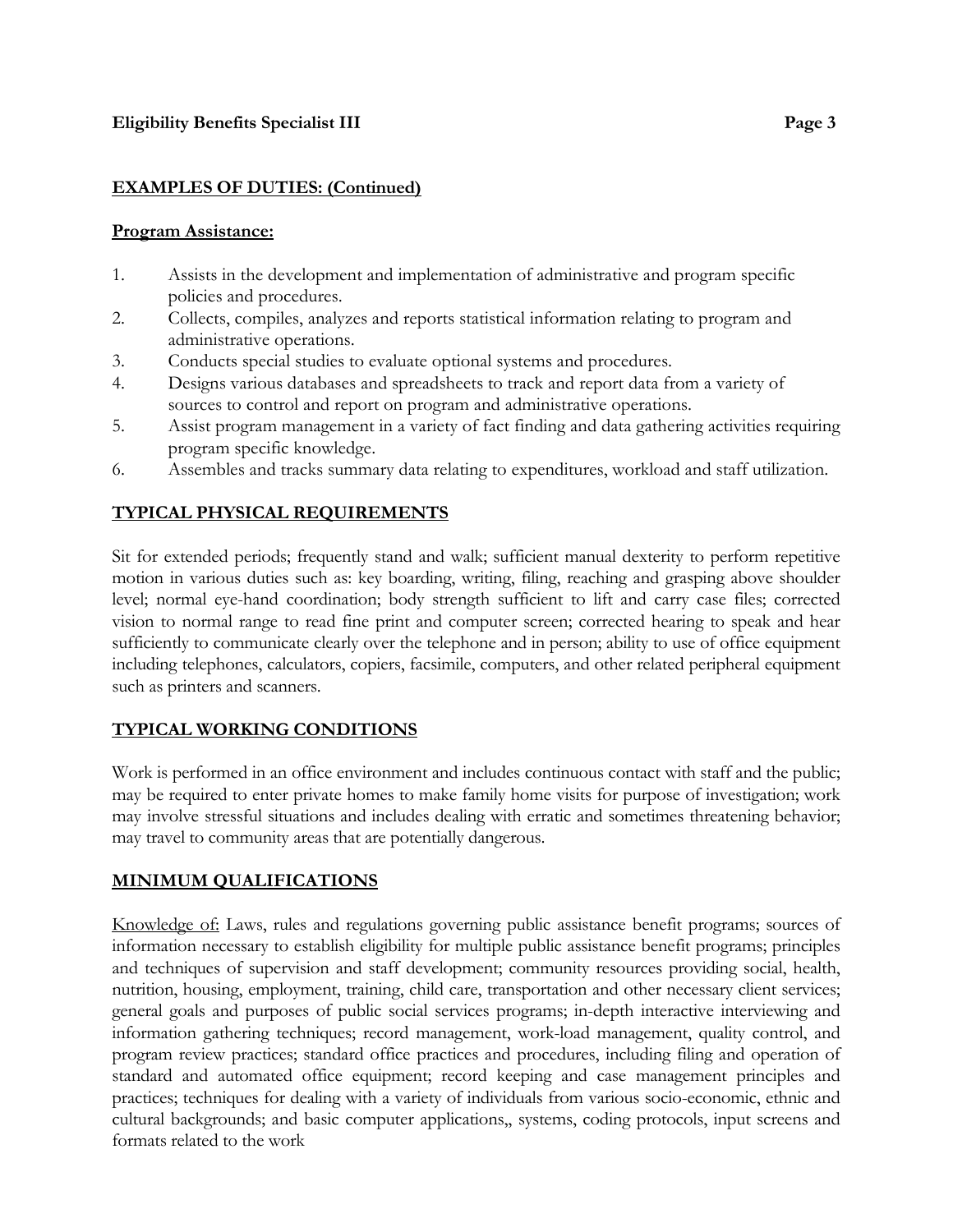### **MINIMUM QUALIFICATIONS (Continued)**

Ability to: Lead, direct and train staff; conduct interactive interviews; read, apply, and explain complex regulations, procedures and policies governing multiple public assistance benefit programs; analyze and interpret written numerical, and verbal data from a variety of sources; motivate clients to attain selfsufficiency; draw logical conclusions and make appropriate recommendations, independent judgements and decisions; communicate clear and accurate information regarding clients; organize and prioritize work assignments; conduct case review and evaluations; maintain accurate and systematic records; prepare statistical and narrative reports; use automated technology to maintain records and files; train and guide other staff in the more complex activities; establish and maintain cooperative working relationships with fellow employees, clients and the general public; deal effectively with people from a variety of socio-economic, ethnic, and cultural backgrounds.

### **EDUCATION AND EXPERIENCE:**

Two years of experience performing duties equivalent to an Eligibility Benefits Specialist II (Eligibility Worker II) in a California County Department of Social Services.

#### AND

Completion of the equivalent of 9 semester units, 12 quarter units or 15 continuing education credits preferably in behavioral science in sociology, psychology, counseling, vocational guidance or coursework related to public assistance grant programs or the provision of employment services. This required coursework may be obtained through colleges, universities, university extension, business school, or employer provided career development training. A continuing education unit is equivalent to point sixty (.60) semester units.

### **SPECIAL REQUIREMENTS**

Drivers License: Possession of a valid California Class C Drivers License may be required at the time of appointment. Loss of the Class C Drivers License is a cause for discipline. Individuals who do not meet this requirement due to a physical disability will be considered for accommodation on a case-bycase basis.

Language Proficiency: Some positions allocated to these classes may require bilingual skills.

Assignment Requirements; Some positions in these classes may require work in an out-station location or in a setting with other professionals integrated as a team.